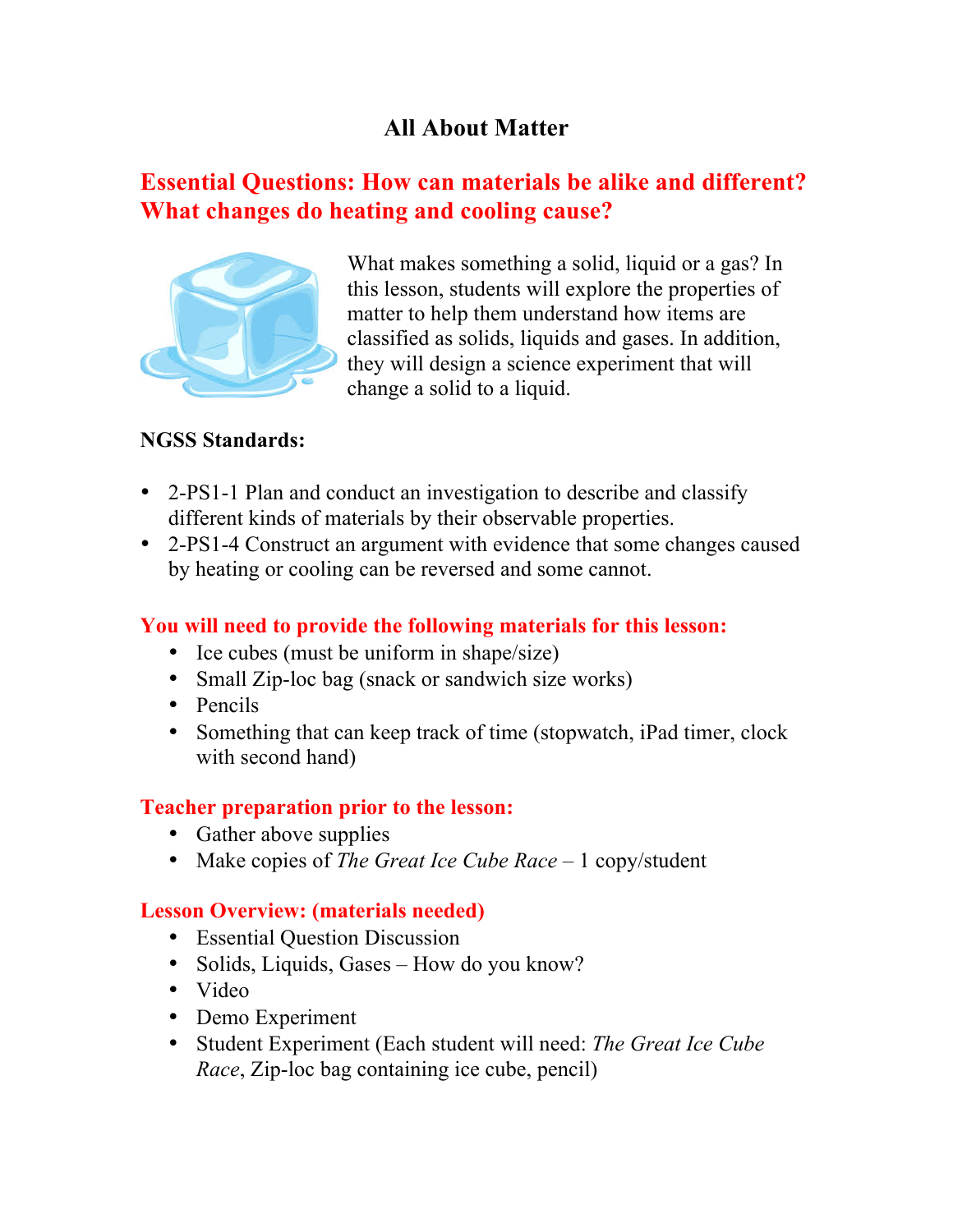# *Program Connection Information*

*Please use an external microphone (conference style) rather than the integrated one in the computer for the audio for your class and locate it centrally in the room. It can be difficult for the Greenbush teacher to hear the students using the computer microphone and therefore it reduces the interactive nature of the lesson. It is fine to use the computer webcam for your video source.*

All classes will take place using Zoom desktop video. If your building is already set up to use a desktop video application with a computer, simply open a browser and enter https://greenbush.zoom.us/j/2326746414 in the URL space. You may need to download Zoom launcher software (free download) if you don't already have it. This needs to be done in advance of the lesson.

If using a Polycom video conferencing unit (or any legacy type video conferencing unit) to connect to a ZOOM conference, make sure the unit is in "encrypted mode" then dial the following IP on the internet: 162.255.37.11 or 162.255.36.11 and once connected, they will ask for a MEETING ID: enter 232 674 6414 (for Lisa at Science Center).

It's always a good idea to touch base with your district technology facilitator prior to your program to make sure all systems/equipment are in place and operational and that there aren't any firewalls in place that might prevent you from connecting to Zoom.

Once you connect, you will enter a Zoom waiting room. Your Greenbush teacher will admit you into the final meeting room.

If you have questions, please call Lisa Little at Greenbush, 620-724-6281, or email at lisa.little@greenbush.org (best method of contact).